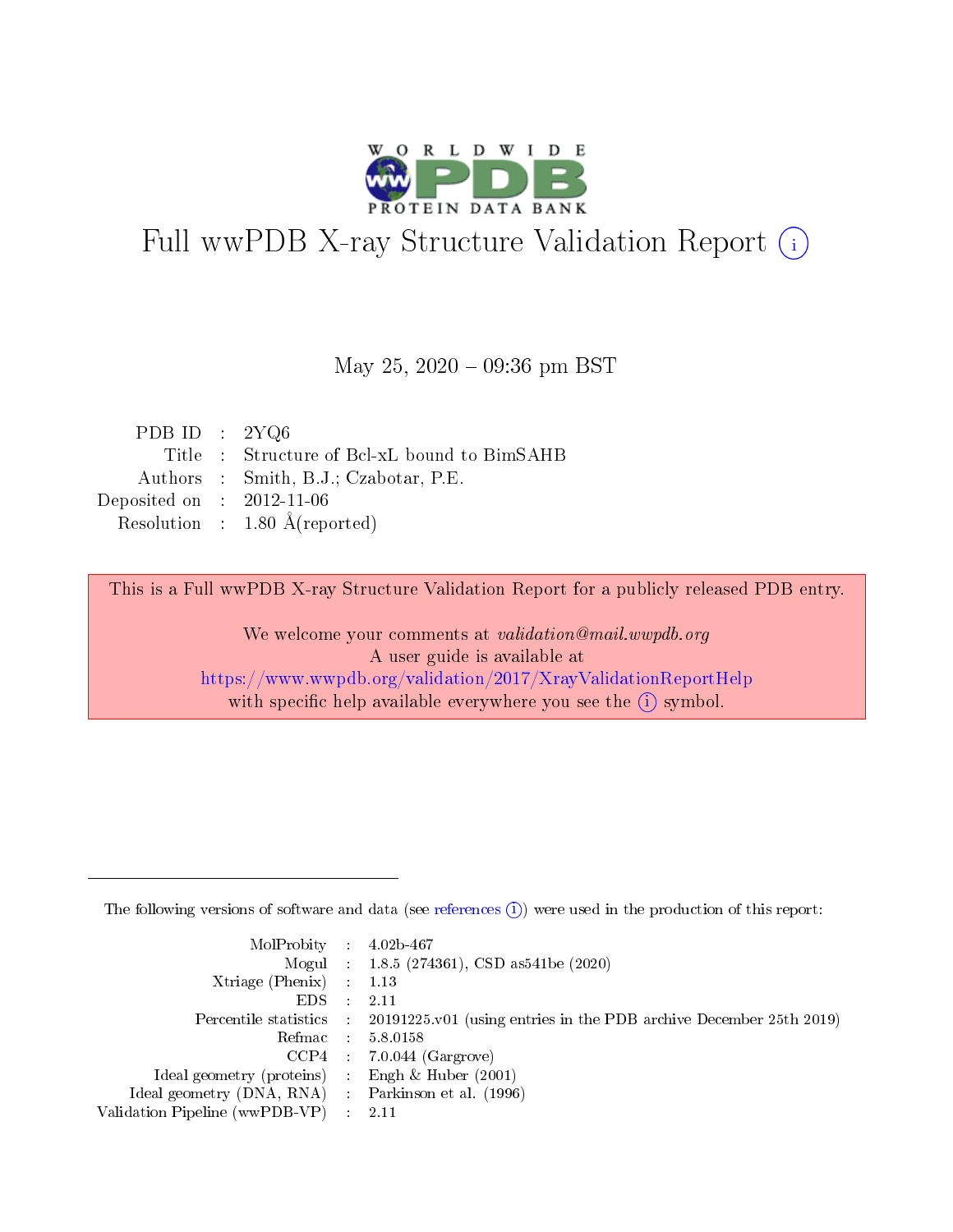# 1 [O](https://www.wwpdb.org/validation/2017/XrayValidationReportHelp#overall_quality)verall quality at a glance  $(i)$

The following experimental techniques were used to determine the structure: X-RAY DIFFRACTION

The reported resolution of this entry is 1.80 Å.

Percentile scores (ranging between 0-100) for global validation metrics of the entry are shown in the following graphic. The table shows the number of entries on which the scores are based.



| Metric                | Whole archive<br>$(\#\text{Entries})$ | Similar resolution<br>$(\#\text{Entries}, \text{resolution range}(\AA))$ |
|-----------------------|---------------------------------------|--------------------------------------------------------------------------|
| $R_{free}$            | 130704                                | $5950(1.80-1.80)$                                                        |
| Clashscore            | 141614                                | 6793 $(1.80-1.80)$                                                       |
| Ramachandran outliers | 138981                                | $\overline{6697}$ $(1.80-1.80)$                                          |
| Sidechain outliers    | 138945                                | 6696 (1.80-1.80)                                                         |
| RSRZ outliers         | 127900                                | $5850(1.80-1.80)$                                                        |

The table below summarises the geometric issues observed across the polymeric chains and their fit to the electron density. The red, orange, yellow and green segments on the lower bar indicate the fraction of residues that contain outliers for  $>=3, 2, 1$  and 0 types of geometric quality criteria respectively. A grey segment represents the fraction of residues that are not modelled. The numeric value for each fraction is indicated below the corresponding segment, with a dot representing fractions <=5% The upper red bar (where present) indicates the fraction of residues that have poor fit to the electron density. The numeric value is given above the bar.

| Mol | Chain | $\vert$ Length | Quality of chain |     |
|-----|-------|----------------|------------------|-----|
|     |       | 158            | 2%<br>89%        | 8%  |
|     |       | 19             | 5%<br>89%        | 11% |

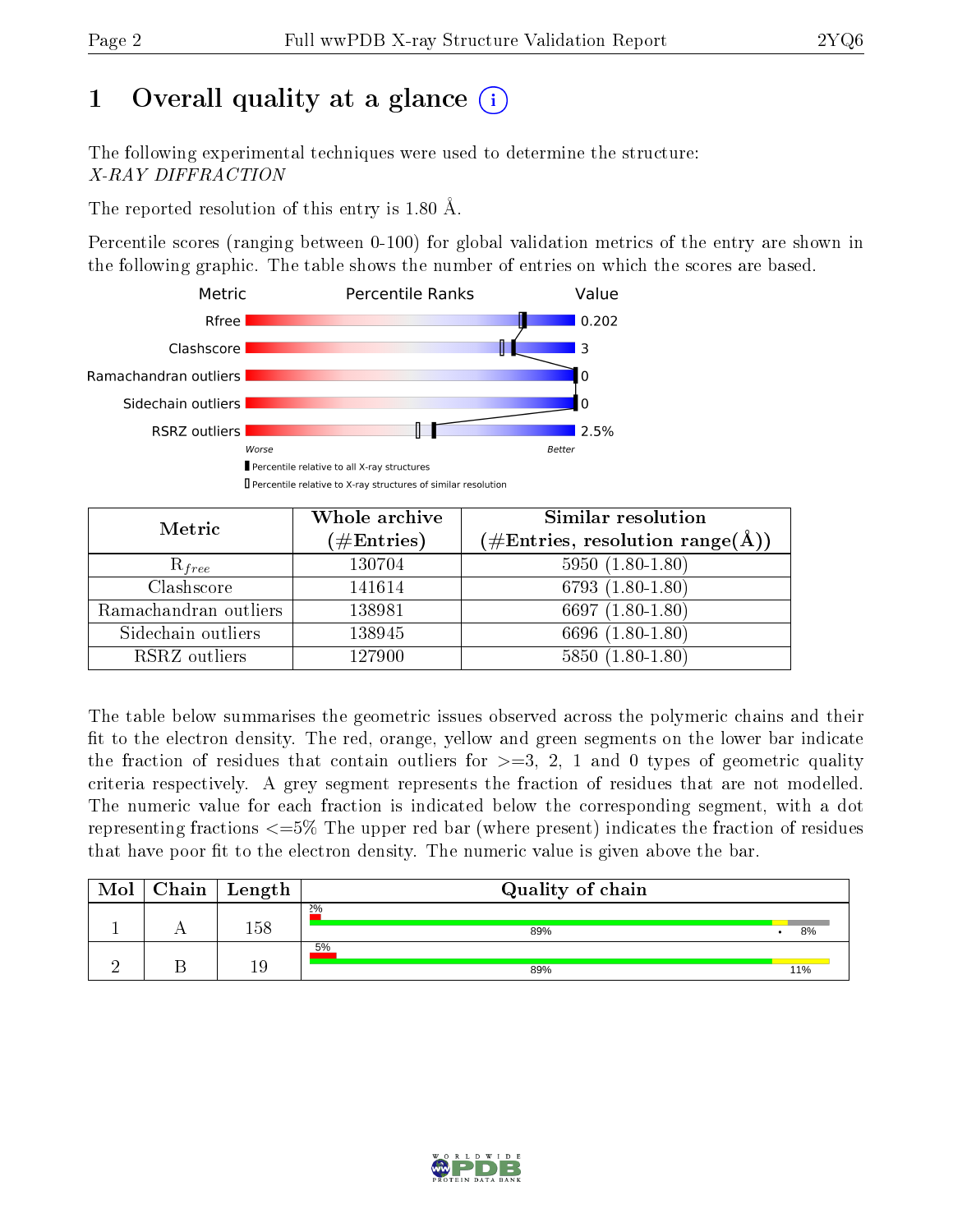# 2 Entry composition (i)

There are 4 unique types of molecules in this entry. The entry contains 1427 atoms, of which 0 are hydrogens and 0 are deuteriums.

In the tables below, the ZeroOcc column contains the number of atoms modelled with zero occupancy, the AltConf column contains the number of residues with at least one atom in alternate conformation and the Trace column contains the number of residues modelled with at most 2 atoms.

Molecule 1 is a protein called BCL-2-LIKE PROTEIN 1.

| Mol | $\operatorname{\mathsf{Chain}}$ . | <sup>1</sup> Residues | Atoms |      |         |  |  | ZeroOcc   AltConf   Trace |  |
|-----|-----------------------------------|-----------------------|-------|------|---------|--|--|---------------------------|--|
|     |                                   | 145                   | 'ota. |      |         |  |  |                           |  |
|     |                                   |                       | l 164 | 744. | $196\,$ |  |  |                           |  |

There are 5 discrepancies between the modelled and reference sequences:

| Chain | Residue | Modelled   | Actual | Comment        | Reference         |
|-------|---------|------------|--------|----------------|-------------------|
|       | -4      | GLY        |        | expression tag | <b>UNP Q07817</b> |
|       | $-3$    | <b>PRO</b> |        | expression tag | <b>UNP Q07817</b> |
|       | $-2$    | LEU        |        | expression tag | <b>UNP Q07817</b> |
|       | -1      | GLY        |        | expression tag | <b>UNP Q07817</b> |
|       |         | SER.       |        | expression tag | <b>UNP Q07817</b> |

• Molecule 2 is a protein called BIM BETA 5.

| $\operatorname{Mol}$ | $\vert$ Chain $\vert$ Residues | Atoms                                                                     |  |          |  | $\text{ZeroOcc} \mid \text{AltConf} \mid \text{Trace}$ |  |
|----------------------|--------------------------------|---------------------------------------------------------------------------|--|----------|--|--------------------------------------------------------|--|
|                      |                                | $\begin{bmatrix} \text{Total} & \text{C} & \text{C} \end{bmatrix}$<br>147 |  | 97 24 26 |  |                                                        |  |

There are 3 discrepancies between the modelled and reference sequences:

| Chain |     | Residue   Modelled | Actual     | Comment             | Reference  |
|-------|-----|--------------------|------------|---------------------|------------|
|       | 154 | MK8                | $\rm{ARG}$ | engineered mutation | UNP Q6JTU4 |
|       | 158 | MK8                | GLU        | engineered mutation | UNP Q6JTU4 |
|       | 165 | NH2                |            | amidation           | UNP Q6JTU4 |

• Molecule 3 is GLYCEROL (three-letter code: GOL) (formula:  $C_3H_8O_3$ ).

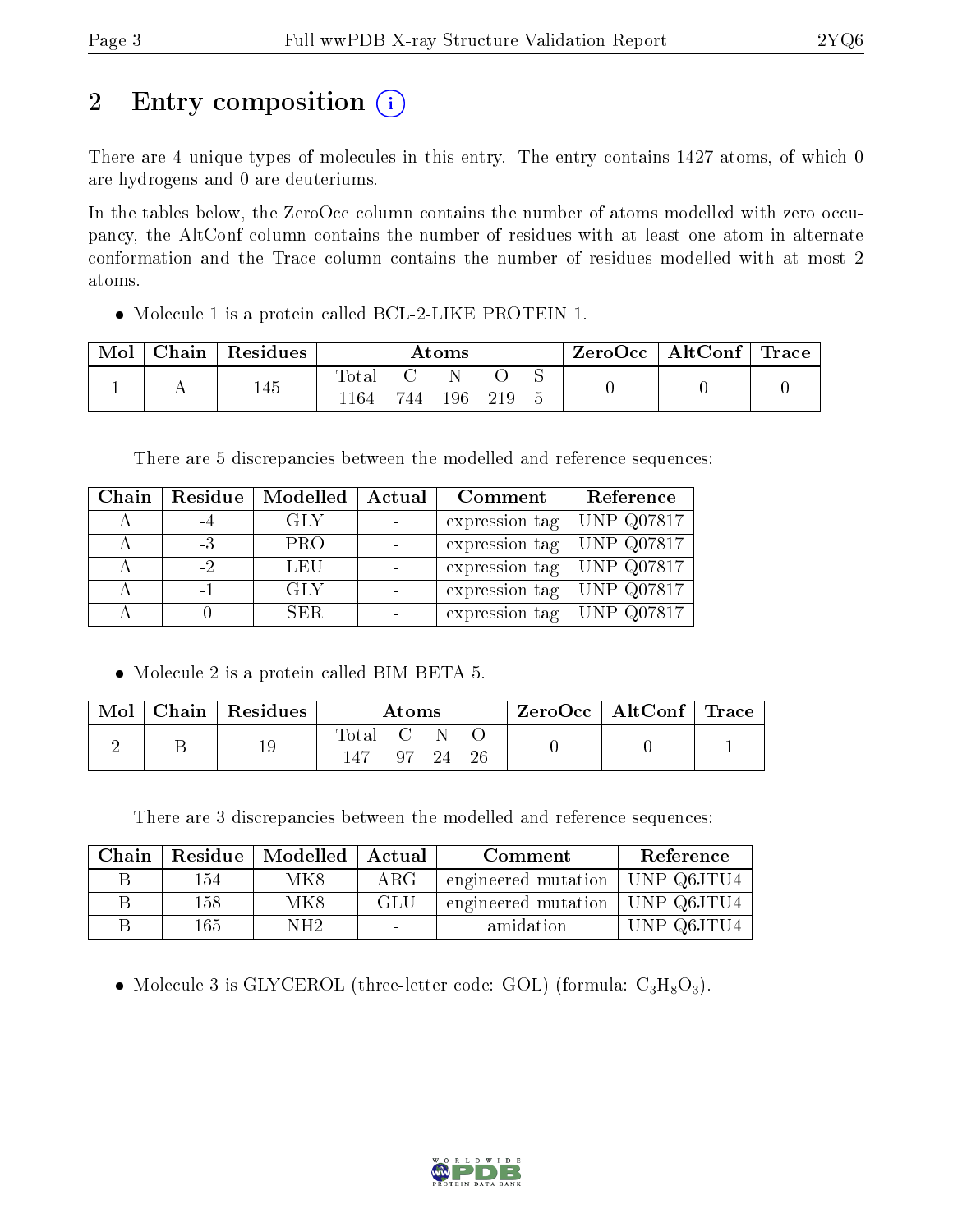

| Mol | Chain    | Residues     | Atoms                                 |                | $ZeroOcc$ $\fbox{AltConf}$ |
|-----|----------|--------------|---------------------------------------|----------------|----------------------------|
| 3   | $\bf{A}$ | 1            | Total<br>$\Omega$<br>C<br>3<br>6<br>3 | 0              | 0                          |
| 3   | А        | $\mathbf{1}$ | Total<br>C<br>Ω<br>6<br>3<br>3        | $\overline{0}$ | $\overline{0}$             |
| 3   | А        | $\mathbf{1}$ | Total<br>C<br>$\Omega$<br>6<br>3<br>3 | $\overline{0}$ | $\boldsymbol{0}$           |
| 3   | А        | $\mathbf 1$  | Total<br>C<br>Ω<br>6<br>3<br>3        | $\overline{0}$ | 0                          |
| 3   | А        | 1            | Total<br>C<br>$\Omega$<br>3<br>6<br>3 | $\overline{0}$ | $\left( \right)$           |
| 3   | A        | 1            | C<br>Total<br>$\Omega$<br>3<br>6<br>3 | 0              | $\theta$                   |
| 3   | B        |              | Total<br>C<br>$\Omega$<br>6<br>3<br>3 |                | 0                          |

• Molecule 4 is water.

|  | $Mol$   Chain   Residues | Atoms               | ZeroOcc   AltConf |
|--|--------------------------|---------------------|-------------------|
|  | -69                      | Total O<br>69<br>69 |                   |
|  |                          | Total O             |                   |

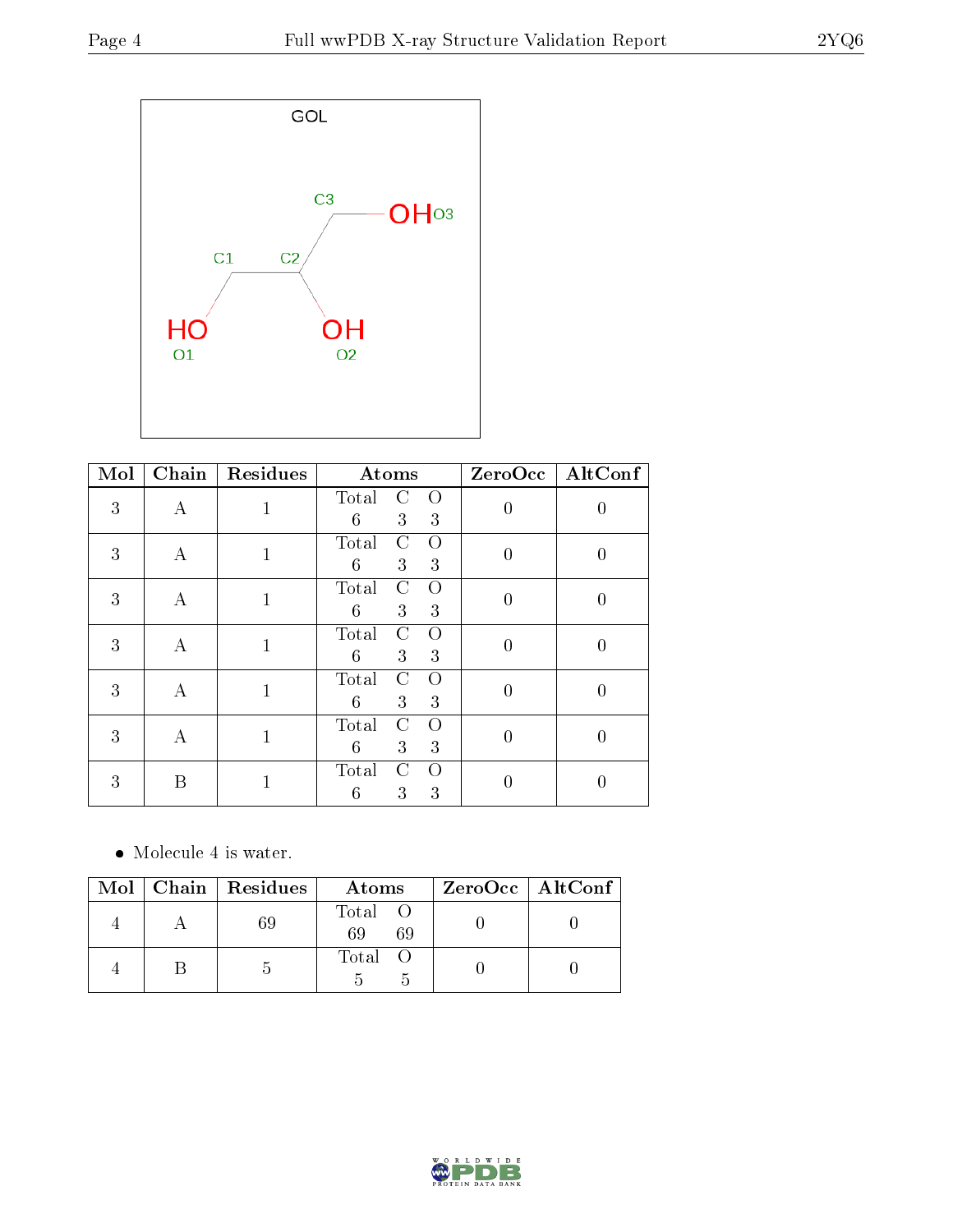## 3 Residue-property plots  $(i)$

These plots are drawn for all protein, RNA and DNA chains in the entry. The first graphic for a chain summarises the proportions of the various outlier classes displayed in the second graphic. The second graphic shows the sequence view annotated by issues in geometry and electron density. Residues are color-coded according to the number of geometric quality criteria for which they contain at least one outlier: green  $= 0$ , yellow  $= 1$ , orange  $= 2$  and red  $= 3$  or more. A red dot above a residue indicates a poor fit to the electron density (RSRZ  $> 2$ ). Stretches of 2 or more consecutive residues without any outlier are shown as a green connector. Residues present in the sample, but not in the model, are shown in grey.



• Molecule 1: BCL-2-LIKE PROTEIN 1

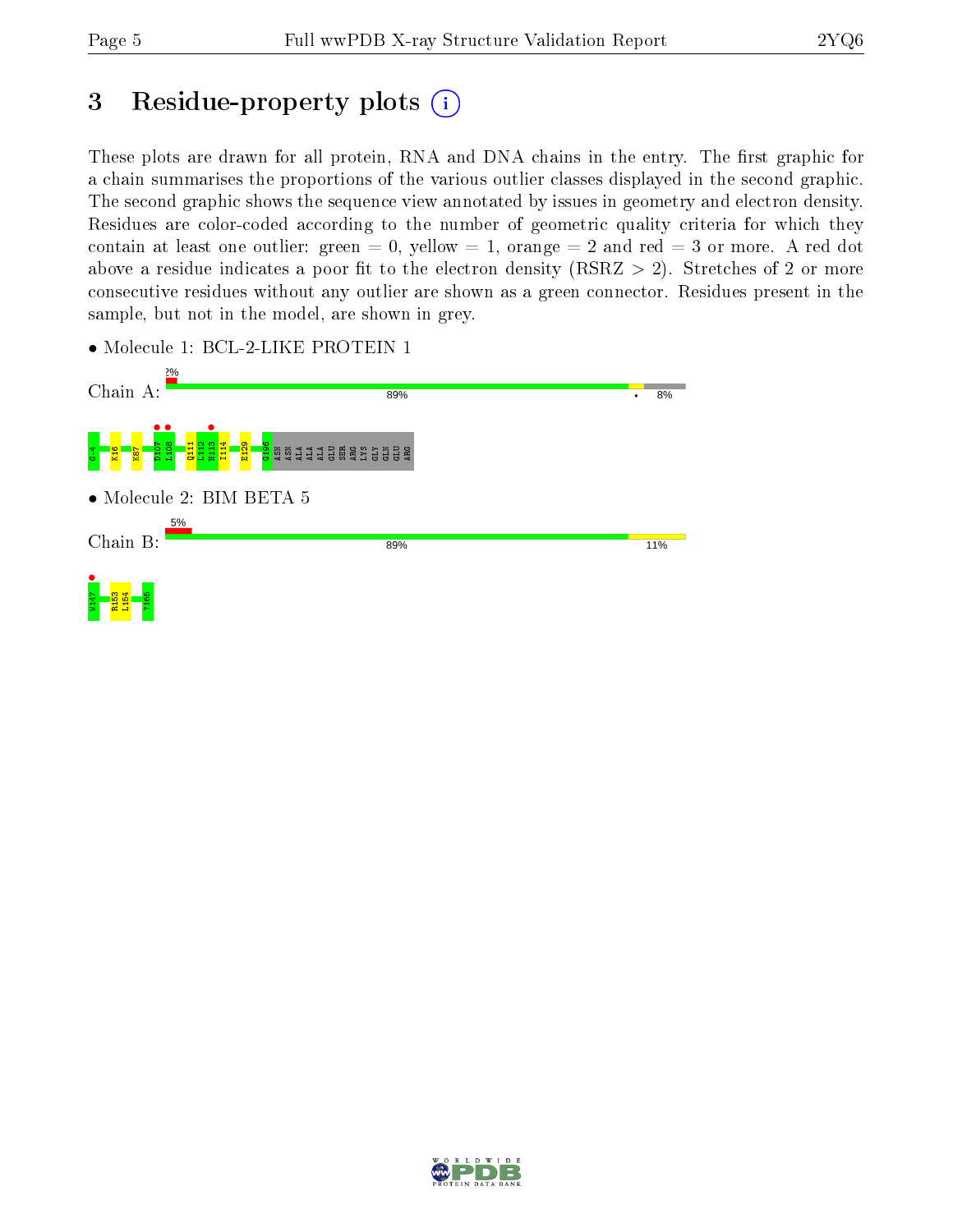## 4 Data and refinement statistics  $(i)$

| Property                                                             | Value                                                         | Source     |
|----------------------------------------------------------------------|---------------------------------------------------------------|------------|
| Space group                                                          | C121                                                          | Depositor  |
| Cell constants                                                       | $35.34\overline{\text{AA}}$<br>$73.74$ Å<br>$61.41\text{\AA}$ | Depositor  |
| a, b, c, $\alpha$ , $\beta$ , $\gamma$                               | $100.61^{\circ}$ 90.00°<br>$90.00^\circ$                      |            |
| Resolution $(A)$                                                     | 36.24<br>1.80<br>$\frac{1}{2}$ and $\frac{1}{2}$              | Depositor  |
|                                                                      | 36.24<br>$-1.80$                                              | <b>EDS</b> |
| % Data completeness                                                  | $98.0(36.24-1.80)$                                            | Depositor  |
| (in resolution range)                                                | $98.0(36.24-1.80)$                                            | <b>EDS</b> |
| $R_{merge}$                                                          | 0.07                                                          | Depositor  |
| $\mathrm{R}_{sym}$                                                   | (Not available)                                               | Depositor  |
| $\langle I/\sigma(I) \rangle^{-1}$                                   | $1.06$ (at 1.79Å)                                             | Xtriage    |
| Refinement program                                                   | $PHENI\overline{X}$ (PHENIX.REFINE)                           | Depositor  |
|                                                                      | 0.167<br>0.201<br>$\overline{A}$                              | Depositor  |
| $R, R_{free}$                                                        | 0.169<br>0.202<br>$\mathbf{A}$                                | DCC        |
| $\mathcal{R}_{free}$ test set                                        | 719 reflections $(5.00\%)$                                    | wwPDB-VP   |
| Wilson B-factor $(A^2)$                                              | 21.9                                                          | Xtriage    |
| Anisotropy                                                           | 0.352                                                         | Xtriage    |
| Bulk solvent $k_{sol}(e/\mathring{A}^3)$ , $B_{sol}(\mathring{A}^2)$ | $0.39$ , $59.9$                                               | <b>EDS</b> |
| L-test for $\mathrm{twinning}^2$                                     | $< L >$ = 0.49, $< L2$ = 0.32                                 | Xtriage    |
| Estimated twinning fraction                                          | No twinning to report.                                        | Xtriage    |
| $F_o, F_c$ correlation                                               | 0.96                                                          | <b>EDS</b> |
| Total number of atoms                                                | 1427                                                          | wwPDB-VP   |
| Average B, all atoms $(A^2)$                                         | 31.0                                                          | wwPDB-VP   |

Xtriage's analysis on translational NCS is as follows: The largest off-origin peak in the Patterson function is  $11.57\%$  of the height of the origin peak. No significant pseudotranslation is detected.

<sup>&</sup>lt;sup>2</sup>Theoretical values of  $\langle |L| \rangle$ ,  $\langle L^2 \rangle$  for acentric reflections are 0.5, 0.333 respectively for untwinned datasets, and 0.375, 0.2 for perfectly twinned datasets.



<span id="page-5-1"></span><span id="page-5-0"></span><sup>1</sup> Intensities estimated from amplitudes.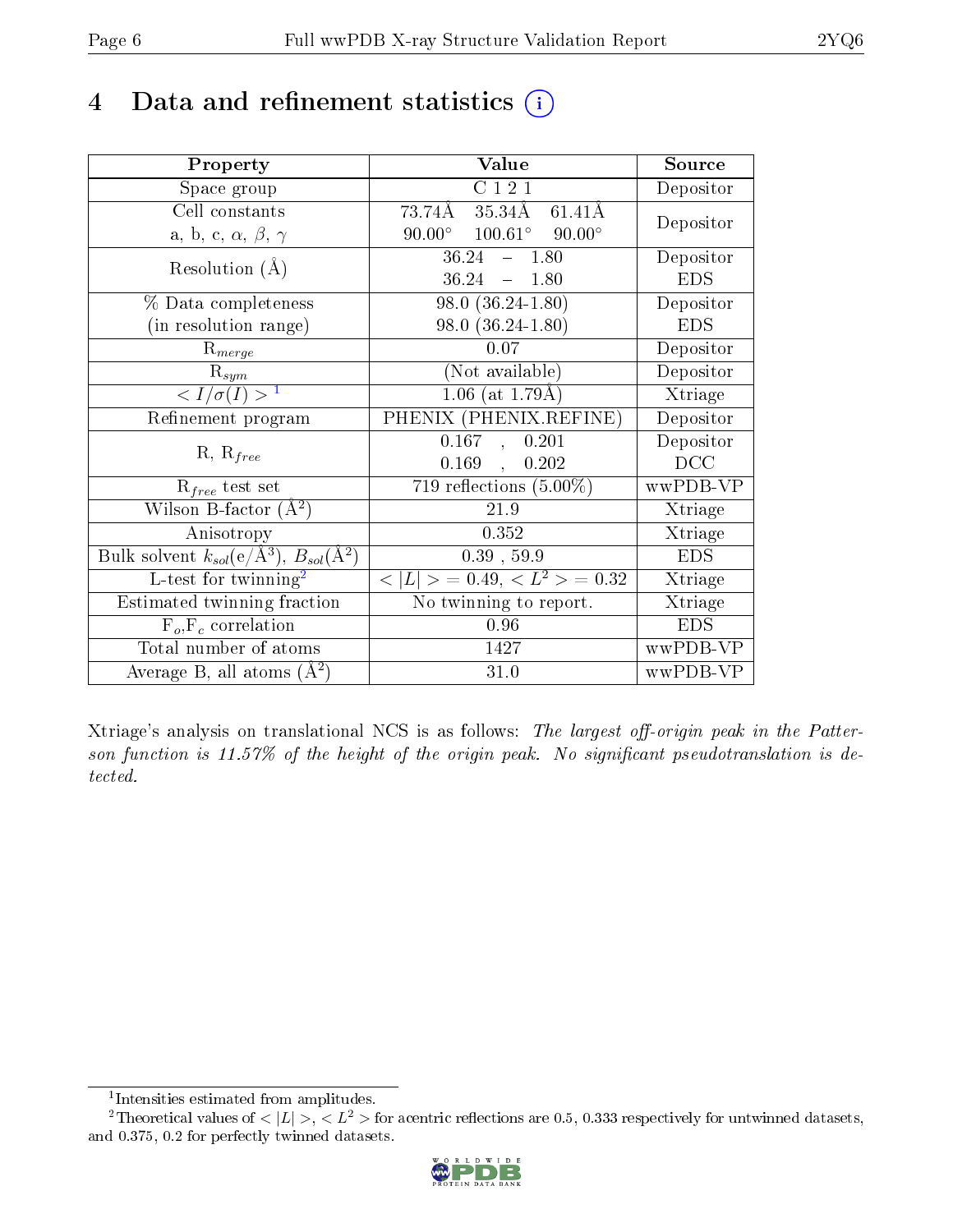# 5 Model quality  $(i)$

### 5.1 Standard geometry (i)

Bond lengths and bond angles in the following residue types are not validated in this section: GOL, NH2, MK8

The Z score for a bond length (or angle) is the number of standard deviations the observed value is removed from the expected value. A bond length (or angle) with  $|Z| > 5$  is considered an outlier worth inspection. RMSZ is the root-mean-square of all Z scores of the bond lengths (or angles).

| Mol      | Chain |      | Bond lengths | Bond angles |             |  |
|----------|-------|------|--------------|-------------|-------------|--|
|          |       | RMSZ | $\# Z  > 5$  | RMSZ        | $\ Z\  > 5$ |  |
|          |       | 0.34 | 0/1193       | 0.47        | 0/1615      |  |
| $\Omega$ |       | 0.30 | 0/128        | 0.48        | 0/169       |  |
| ΔH       | ΑH    | 0.33 | 1321         | 0.47        | 1784        |  |

There are no bond length outliers.

There are no bond angle outliers.

There are no chirality outliers.

There are no planarity outliers.

#### $5.2$  Too-close contacts  $(i)$

In the following table, the Non-H and H(model) columns list the number of non-hydrogen atoms and hydrogen atoms in the chain respectively. The H(added) column lists the number of hydrogen atoms added and optimized by MolProbity. The Clashes column lists the number of clashes within the asymmetric unit, whereas Symm-Clashes lists symmetry related clashes.

|   |      |          | Mol   Chain   Non-H   H(model)   H(added)   Clashes   Symm-Clashes |
|---|------|----------|--------------------------------------------------------------------|
|   | 1164 | 1112     |                                                                    |
|   | 147  | 136      |                                                                    |
|   | 36   | 48       |                                                                    |
| ച |      |          |                                                                    |
|   | 69   |          |                                                                    |
|   |      |          |                                                                    |
|   | 1427 | $1304\,$ |                                                                    |

The all-atom clashscore is defined as the number of clashes found per 1000 atoms (including hydrogen atoms). The all-atom clashscore for this structure is 3.

All (7) close contacts within the same asymmetric unit are listed below, sorted by their clash

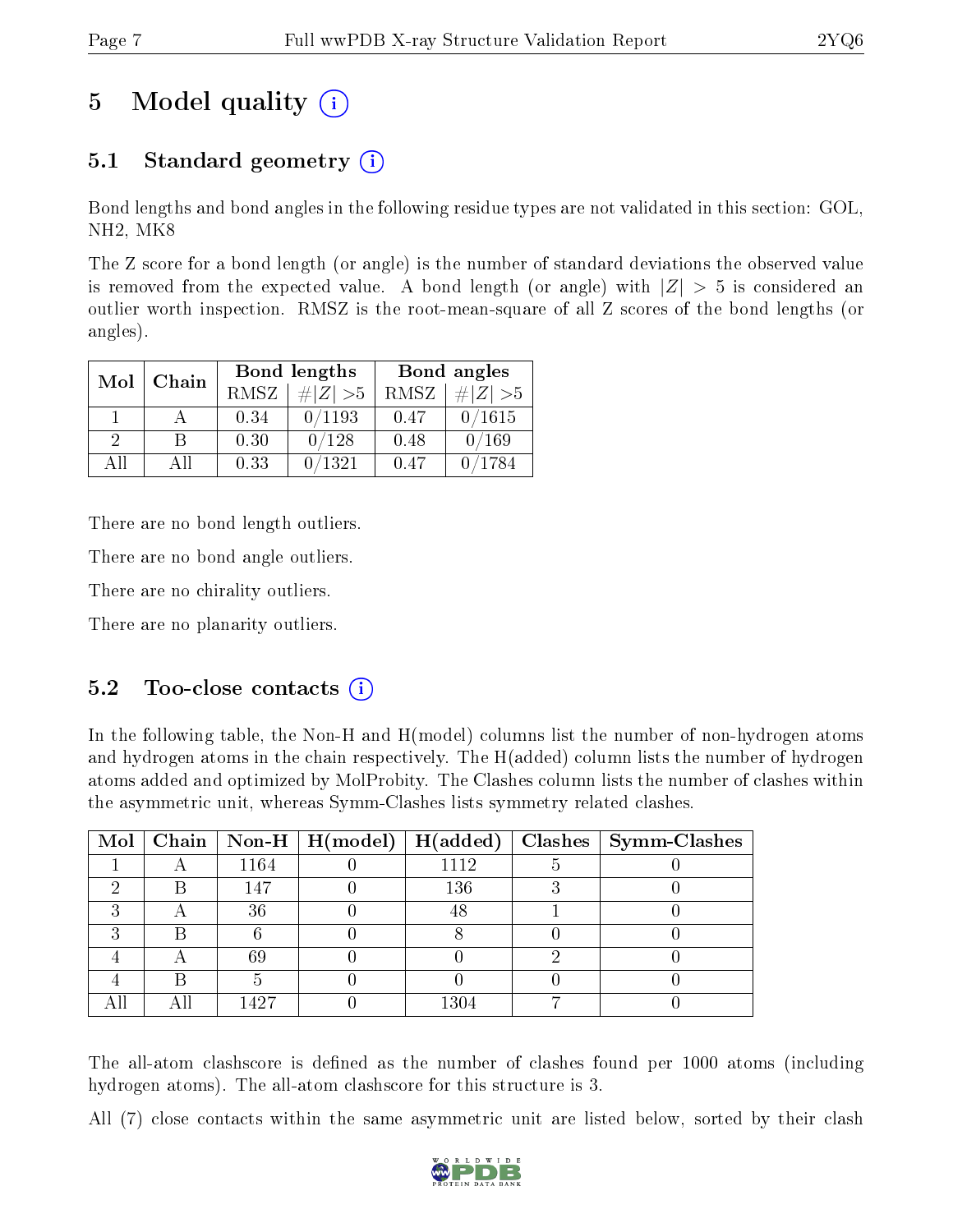| Atom-1                                 | Atom-2            | Interatomic<br>distance $(A)$ | Clash<br>overlap |
|----------------------------------------|-------------------|-------------------------------|------------------|
| 4:A:2044:H <sub>0</sub> H <sub>1</sub> | 2:B:153:ARG:NH2   | 2.21                          | 0.73             |
| 1: A:87: LYS:NZ                        | 3:A:1200:GOL:H11  | 2.17                          | 0.59             |
| 1:A:16:LYS:HA                          | 1: A:16: LYS: HD3 | 1.71                          | 0.48             |
| 1: A: 111: GLN: NE2                    | 4:A:2032:HOH:O    | 2.50                          | 0.44             |
| 1: A:114: ILE:H                        | 1:A:114:ILE:HG13  | 1.58                          | 0.43             |
| 1: A: 129: GLU: O                      | 2:B:153:ARG:NH2   | 2.52                          | 0.42             |
| 2:B:154:MK8:HGA                        | 2:B:154:MK8:HB1B  | 1.83                          | 0.41             |

magnitude.

There are no symmetry-related clashes.

#### 5.3 Torsion angles  $(i)$

#### 5.3.1 Protein backbone (i)

In the following table, the Percentiles column shows the percent Ramachandran outliers of the chain as a percentile score with respect to all X-ray entries followed by that with respect to entries of similar resolution.

The Analysed column shows the number of residues for which the backbone conformation was analysed, and the total number of residues.

| Mol | Chain | Analysed                      | Favoured     |          | Allowed   Outliers   Percentiles |                                   |     |
|-----|-------|-------------------------------|--------------|----------|----------------------------------|-----------------------------------|-----|
|     |       | $143/158$ (90\%)   141 (99\%) |              | $2(1\%)$ |                                  |                                   |     |
|     |       | $15/19$ (79\%)                | 15 $(100\%)$ |          |                                  | 100                               | 100 |
| All | All   | $158/177(89\%)$   156 (99\%)  |              | $2(1\%)$ |                                  | $\vert$ 100 $\vert$ 100 $\vert$ 1 |     |

There are no Ramachandran outliers to report.

#### 5.3.2 Protein sidechains (i)

In the following table, the Percentiles column shows the percent sidechain outliers of the chain as a percentile score with respect to all X-ray entries followed by that with respect to entries of similar resolution.

The Analysed column shows the number of residues for which the sidechain conformation was analysed, and the total number of residues.

| Mol   Chain | Analysed                      | Rotameric   Outliers   Percentiles |                                            |  |
|-------------|-------------------------------|------------------------------------|--------------------------------------------|--|
|             | $122/131(93\%)$   122 (100\%) |                                    | $\begin{bmatrix} 100 \\ 100 \end{bmatrix}$ |  |

Continued on next page...

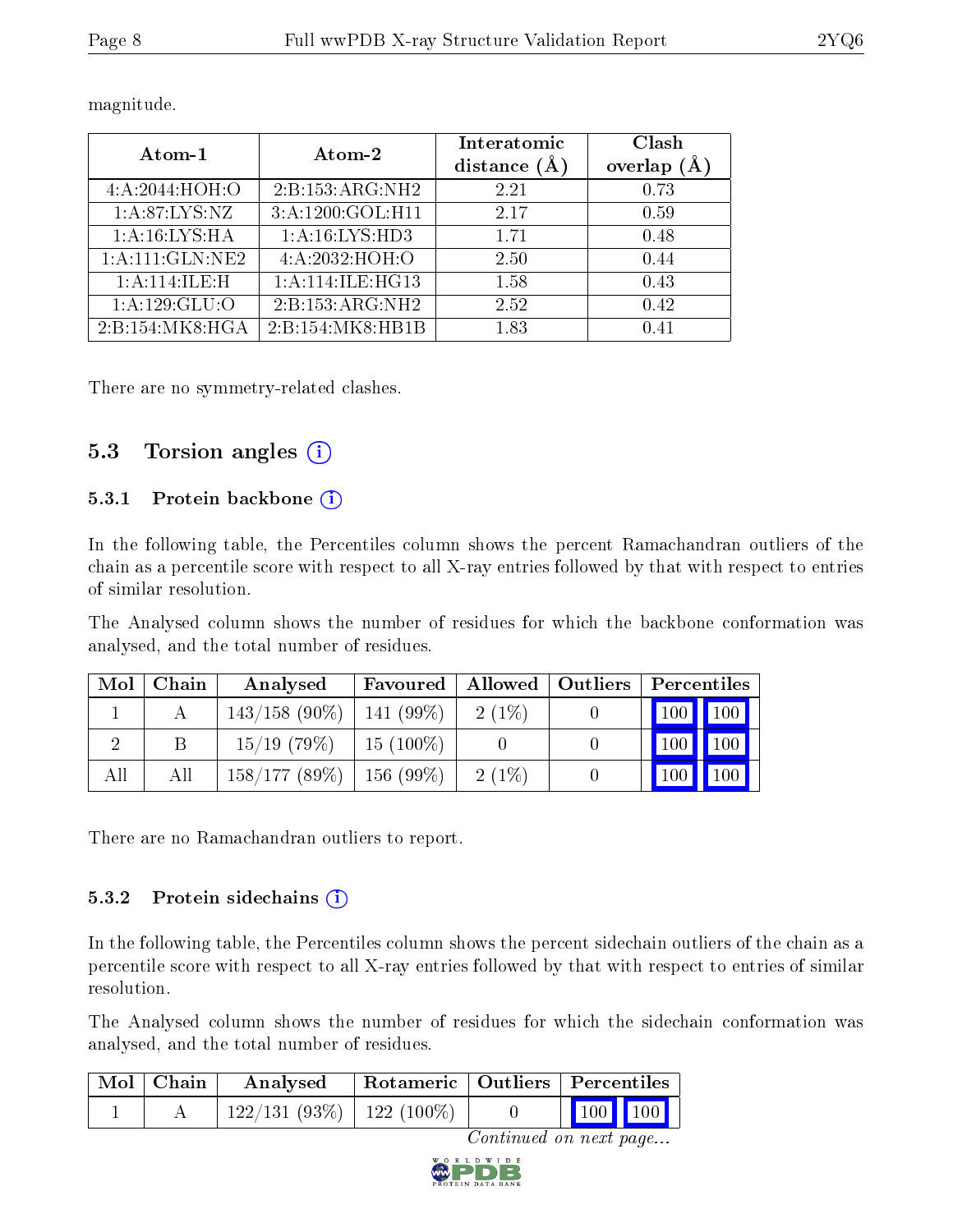| Mol | ∣ Chain | Analysed                       |             | Rotameric   Outliers   Percentiles |  |
|-----|---------|--------------------------------|-------------|------------------------------------|--|
|     |         | $11/12$ (92\%)                 | $11(100\%)$ | 100 100                            |  |
| All | All     | $133/143$ (93\%)   133 (100\%) |             | $\vert$ 100 $\vert$ 100 $\vert$    |  |

Continued from previous page...

There are no protein residues with a non-rotameric sidechain to report.

Some sidechains can be flipped to improve hydrogen bonding and reduce clashes. There are no such sidechains identified.

#### $5.3.3$  RNA  $(i)$

There are no RNA molecules in this entry.

### 5.4 Non-standard residues in protein, DNA, RNA chains (i)

2 non-standard protein/DNA/RNA residues are modelled in this entry.

In the following table, the Counts columns list the number of bonds (or angles) for which Mogul statistics could be retrieved, the number of bonds (or angles) that are observed in the model and the number of bonds (or angles) that are dened in the Chemical Component Dictionary. The Link column lists molecule types, if any, to which the group is linked. The Z score for a bond length (or angle) is the number of standard deviations the observed value is removed from the expected value. A bond length (or angle) with  $|Z| > 2$  is considered an outlier worth inspection. RMSZ is the root-mean-square of all Z scores of the bond lengths (or angles).

| Mol<br>Type |     | Chain   Res |     | Link   |          | Bond lengths |         |           | Bond angles |     |  |
|-------------|-----|-------------|-----|--------|----------|--------------|---------|-----------|-------------|-----|--|
|             |     |             |     |        | Jounts . | RMSZ         | $\# Z $ | Counts    | RMSZ        | H Z |  |
|             | MK8 |             | 154 | ച<br>↩ | 5.8.9    | 0.87         |         | 4, 10, 12 | 0.63        |     |  |
|             | MK8 |             | 158 | ച<br>↵ | 5.8.9    | 0.96         |         | 4, 10, 12 | 0.55        |     |  |

In the following table, the Chirals column lists the number of chiral outliers, the number of chiral centers analysed, the number of these observed in the model and the number defined in the Chemical Component Dictionary. Similar counts are reported in the Torsion and Rings columns. '-' means no outliers of that kind were identified.

|     |     |                          | Mol   Type   Chain   Res   Link   Chirals   Torsions   Rings |                          |
|-----|-----|--------------------------|--------------------------------------------------------------|--------------------------|
| MK8 | 154 | <b>Contract Contract</b> | 1/6/8/11                                                     | <b>Contract Contract</b> |
| MK8 | 158 | $\overline{\phantom{a}}$ | 0/6/8/11                                                     | $\overline{\phantom{a}}$ |

There are no bond length outliers.

There are no bond angle outliers.

There are no chirality outliers.

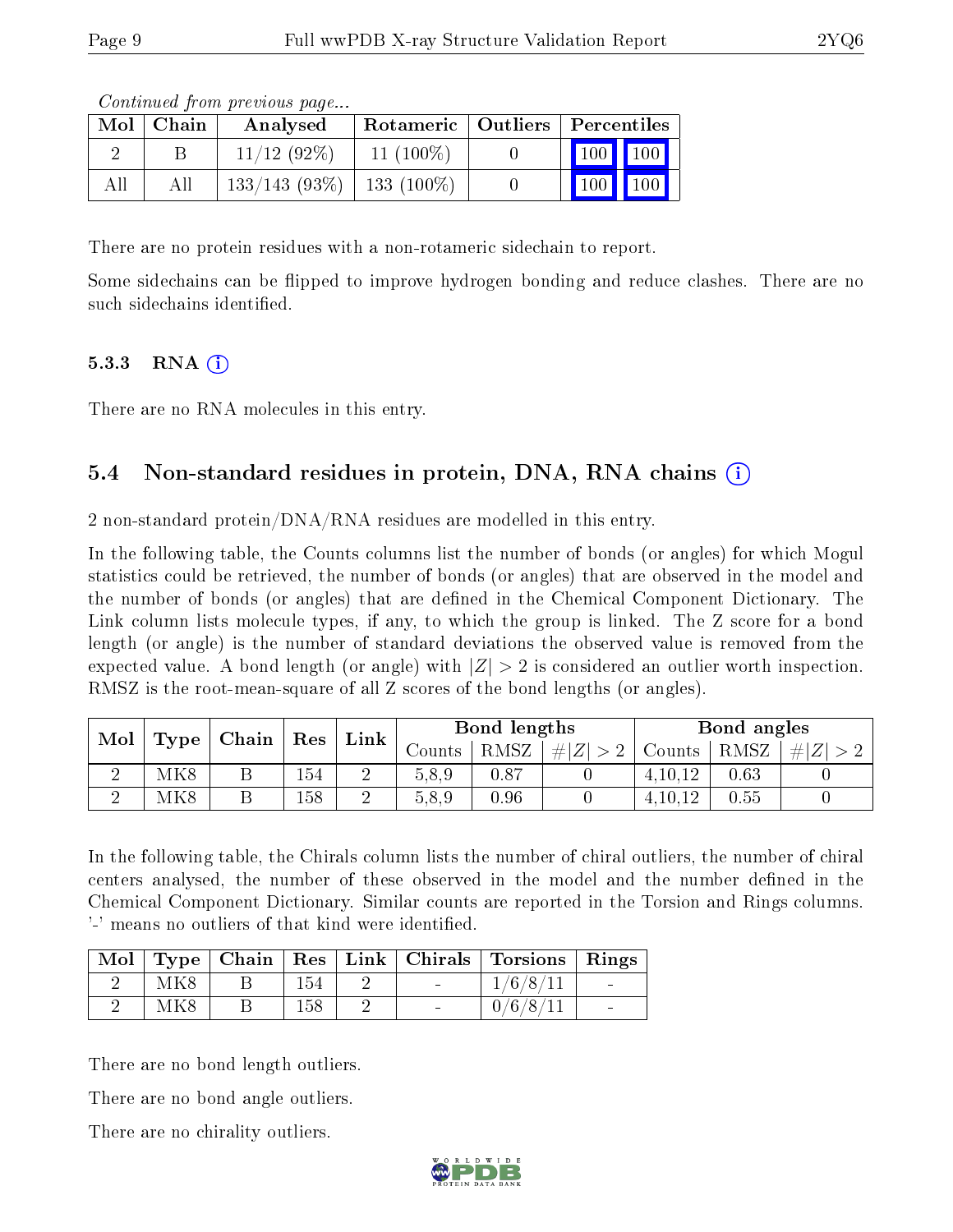All (1) torsion outliers are listed below:

| $\mathbb{N}$ ol   Chain   Res   Type |     |      | Atoms               |
|--------------------------------------|-----|------|---------------------|
|                                      | 154 | MK8. | $\vert$ CA-CB-CG-CD |

There are no ring outliers.

1 monomer is involved in 1 short contact:

|  |           | Mol   Chain   Res   Type   Clashes   Symm-Clashes |
|--|-----------|---------------------------------------------------|
|  | 154   MK8 |                                                   |

#### 5.5 Carbohydrates (i)

There are no carbohydrates in this entry.

#### 5.6 Ligand geometry (i)

7 ligands are modelled in this entry.

In the following table, the Counts columns list the number of bonds (or angles) for which Mogul statistics could be retrieved, the number of bonds (or angles) that are observed in the model and the number of bonds (or angles) that are defined in the Chemical Component Dictionary. The Link column lists molecule types, if any, to which the group is linked. The Z score for a bond length (or angle) is the number of standard deviations the observed value is removed from the expected value. A bond length (or angle) with  $|Z| > 2$  is considered an outlier worth inspection. RMSZ is the root-mean-square of all Z scores of the bond lengths (or angles).

| Mol |      |       | Link<br>Res |                | Bond lengths |      |                  | Bond angles |      |             |
|-----|------|-------|-------------|----------------|--------------|------|------------------|-------------|------|-------------|
|     | Type | Chain |             |                | Counts       | RMSZ | # $ Z  > 2$      | Counts      | RMSZ | # $ Z  > 2$ |
| 3   | GOL  | А     | 1201        | $\blacksquare$ | 5,5,5        | 0.37 |                  | 5,5,5       | 0.26 |             |
| 3   | GOL  | А     | 1202        | $\blacksquare$ | 5,5,5        | 0.37 |                  | 5,5,5       | 0.29 |             |
| 3   | GOL  | А     | 1197        | $\blacksquare$ | 5,5,5        | 0.34 |                  | 5,5,5       | 0.36 | 0           |
| 3   | GOL  | А     | 1198        | $\equiv$       | 5,5,5        | 0.43 |                  | 5,5,5       | 0.31 | O           |
| 3   | GOL  | А     | 1200        | $\equiv$       | 5,5,5        | 0.36 | $\left( \right)$ | 5,5,5       | 0.21 | $\cup$      |
| 3   | GOL  | Β     | 1000        | $\sim$         | 5,5,5        | 0.37 | $\left( \right)$ | 5,5,5       | 0.31 | $\theta$    |
| 3   | GOL  | А     | 1199        | $\blacksquare$ | 5,5,5        | 0.29 | $\theta$         | 5,5,5       | 0.41 |             |

In the following table, the Chirals column lists the number of chiral outliers, the number of chiral centers analysed, the number of these observed in the model and the number defined in the Chemical Component Dictionary. Similar counts are reported in the Torsion and Rings columns. '-' means no outliers of that kind were identified.

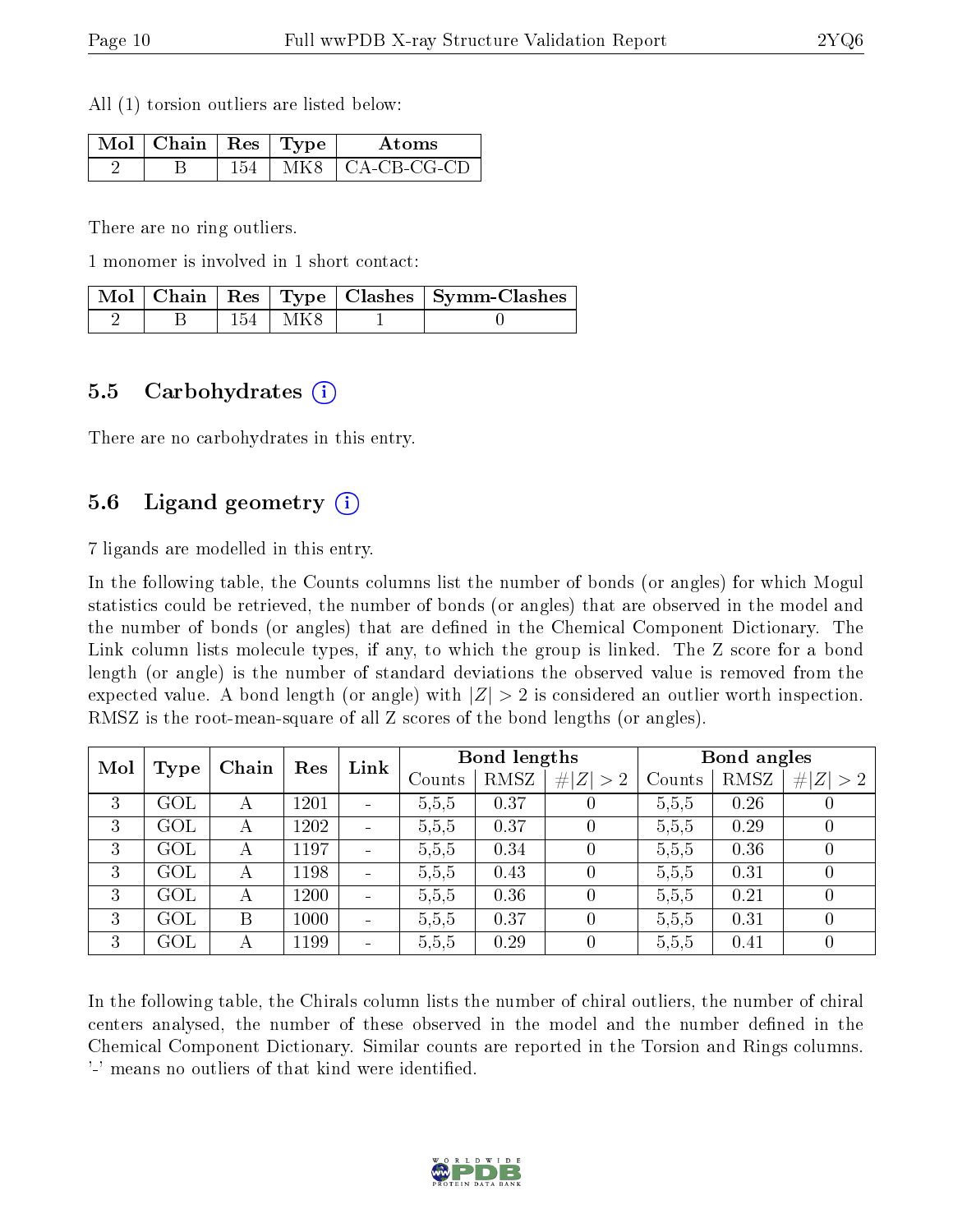| Mol | <b>Type</b> | Chain | Res  | Link | Chirals | <b>Torsions</b>             | Rings |
|-----|-------------|-------|------|------|---------|-----------------------------|-------|
| 3   | GOL         | А     | 1201 |      |         | $\frac{4}{4}/\frac{4}{4}$   |       |
| 3   | GOL         | А     | 1202 |      |         | 4/4/4/4                     |       |
| 3   | GOL         | А     | 1197 |      |         | 4/4/<br>0<br>$^{\prime}$ 4  |       |
| 3   | GOL         | А     | 1198 |      |         | 0<br>$^{\prime}4/4$ /<br>΄4 |       |
| 3   | GOL         | А     | 1200 |      |         | 0<br>4.<br>΄4<br>4/         |       |
| 3   | GOL         | B     | 1000 |      |         | /4/4/4<br>4/                |       |
| 3   | GOL         |       | 1199 |      |         | 4/4/4/4                     |       |

There are no bond length outliers.

There are no bond angle outliers.

There are no chirality outliers.

All (16) torsion outliers are listed below:

| Mol | $Chain$      | Res  | Type      | <b>Atoms</b>                                                   |
|-----|--------------|------|-----------|----------------------------------------------------------------|
| 3   | А            | 1201 | GOL       | $O1$ -C1-C2-C3                                                 |
| 3   | A            | 1201 | GOL       | $C1-C2-C3-O3$                                                  |
| 3   | А            | 1202 | GOL       | O1-C1-C2-C3                                                    |
| 3   | А            | 1202 | GOL       | C1-C2-C3-O3                                                    |
| 3   | В            | 1000 | GOL       | $O1$ -C1-C2-C3                                                 |
| 3   | А            | 1199 | GOL       | $O1$ -C1-C2-C3                                                 |
| 3   | В            | 1000 | $\rm GOL$ | $C1-C2-C3-O3$                                                  |
| 3   | А            | 1201 | GOL       | O <sub>2</sub> -C <sub>2</sub> -C <sub>3</sub> -O <sub>3</sub> |
| 3   | А            | 1202 | GOL       | $O1 \text{ } C1 \text{ } C2 \text{ } O2$                       |
| 3   | A            | 1202 | GOL       | O <sub>2</sub> C <sub>2</sub> C <sub>3</sub> O <sub>3</sub>    |
| 3   | В            | 1000 | GOL       | O1-C1-C2-O2                                                    |
| 3   | А            | 1199 | GOL       | O1-C1-C2-O2                                                    |
| 3   | А            | 1201 | GOL       | O1-C1-C2-O2                                                    |
| 3   | А            | 1199 | GOL       | O <sub>2</sub> -C <sub>2</sub> -C <sub>3</sub> -O <sub>3</sub> |
| 3   | $\mathbf{A}$ | 1199 | GOL       | $C1-C2-C3-O3$                                                  |
| 3   | В            | 1000 | GOL       | O2-C2-C3-O3                                                    |

There are no ring outliers.

1 monomer is involved in 1 short contact:

|  |                  | Mol   Chain   Res   Type   Clashes   Symm-Clashes ' |
|--|------------------|-----------------------------------------------------|
|  | $1200 \perp GOL$ |                                                     |

### 5.7 [O](https://www.wwpdb.org/validation/2017/XrayValidationReportHelp#nonstandard_residues_and_ligands)ther polymers (i)

There are no such residues in this entry.

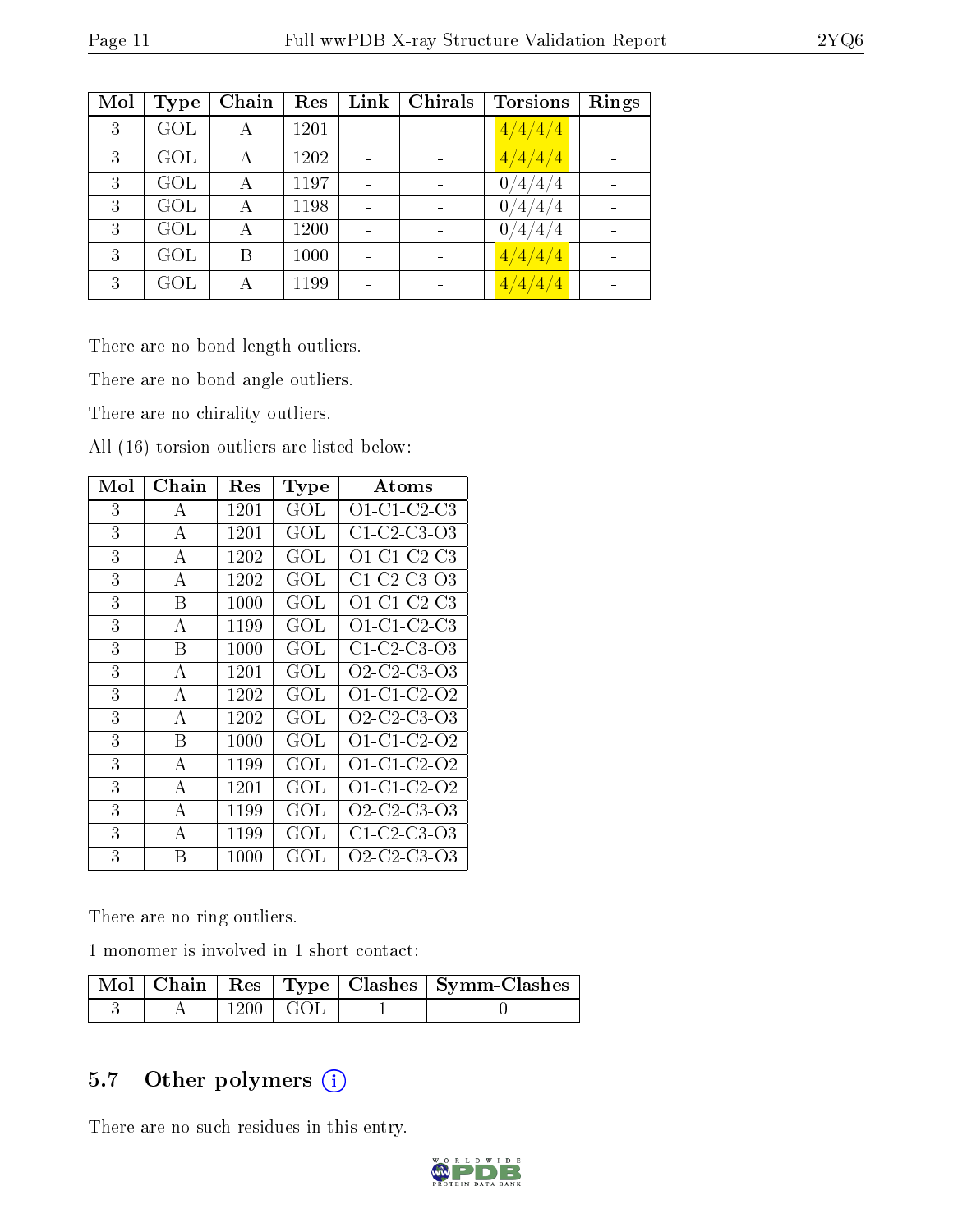### 5.8 Polymer linkage issues (i)

There are no chain breaks in this entry.

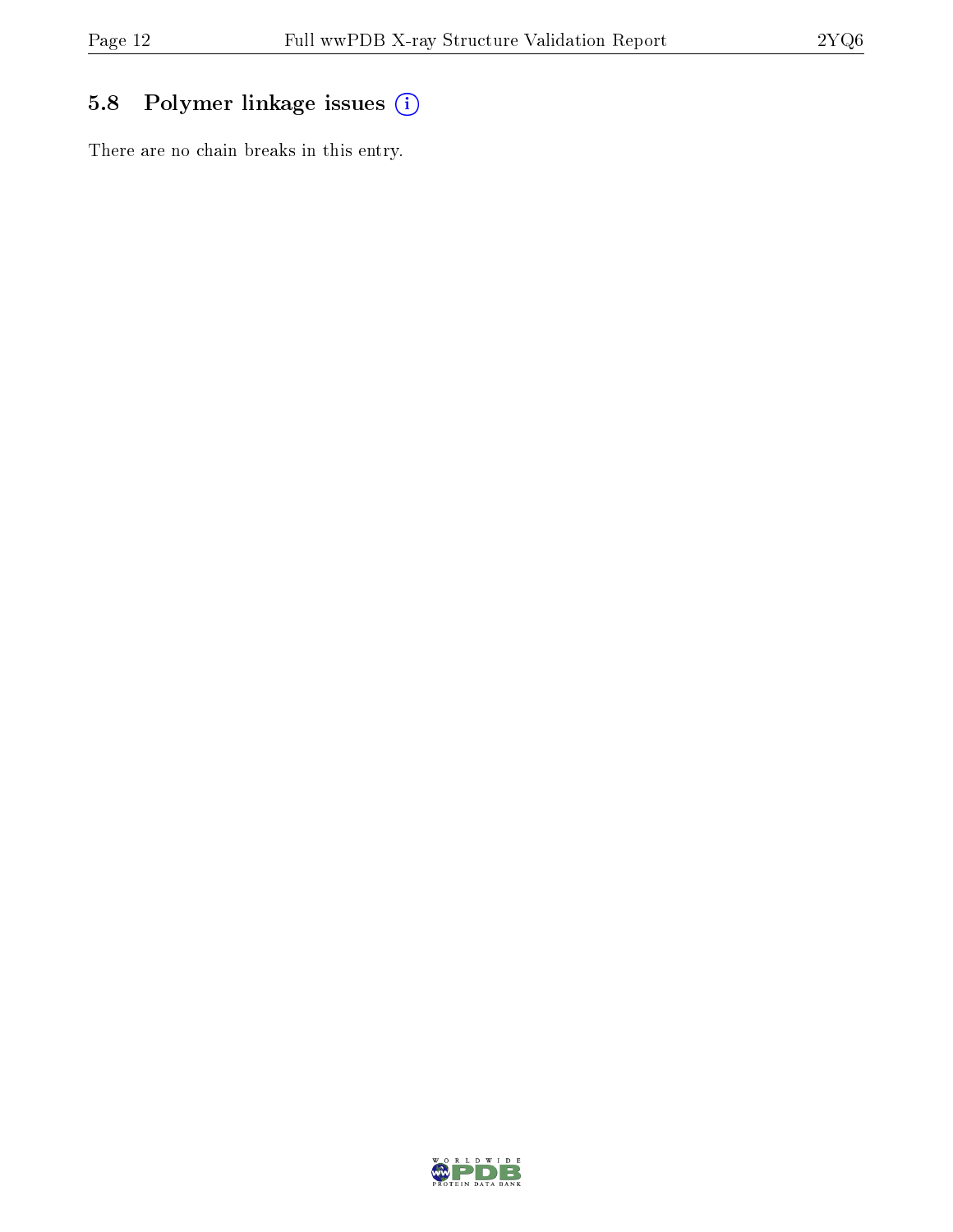## 6 Fit of model and data  $\left( \cdot \right)$

### 6.1 Protein, DNA and RNA chains (i)

In the following table, the column labelled  $#RSRZ>2'$  contains the number (and percentage) of RSRZ outliers, followed by percent RSRZ outliers for the chain as percentile scores relative to all X-ray entries and entries of similar resolution. The OWAB column contains the minimum, median,  $95<sup>th</sup>$  percentile and maximum values of the occupancy-weighted average B-factor per residue. The column labelled  $Q< 0.9$  lists the number of (and percentage) of residues with an average occupancy less than 0.9.

| Mol | Chain | Analysed         | ${ <\hspace{-1.5pt}{\mathrm{RSRZ}} \hspace{-1.5pt}>}$ | $\#\text{RSRZ}\text{>2}$ | $OWAB(A^2)$    | $\rm Q\textcolor{black}{<}0.9$ |
|-----|-------|------------------|-------------------------------------------------------|--------------------------|----------------|--------------------------------|
|     |       | $145/158$ (91\%) | $-0.06$                                               | $3(2\%)$ 63<br>59        | 15, 27, 51, 66 |                                |
|     |       | 16/19(84%)       | $-0.04$                                               | $1(6\%)$ 20   15         | 18, 25, 46, 56 |                                |
| All | All   | $161/177(90\%)$  | $-0.06$                                               | $4(2\%)$ 57<br>52        | 15, 27, 51, 66 |                                |

All (4) RSRZ outliers are listed below:

| Mol | Chain | Res | <b>Type</b> | <b>RSRZ</b> |
|-----|-------|-----|-------------|-------------|
|     |       | 108 | LEU         | 5.5         |
|     |       | 113 | <b>HIS</b>  | 2.7         |
|     |       | 107 | ASP         | 2.1         |
|     |       | 147 | TRP         | 21          |

### 6.2 Non-standard residues in protein, DNA, RNA chains (i)

In the following table, the Atoms column lists the number of modelled atoms in the group and the number defined in the chemical component dictionary. The B-factors column lists the minimum, median,  $95<sup>th</sup>$  percentile and maximum values of B factors of atoms in the group. The column labelled  $Q< 0.9$ ' lists the number of atoms with occupancy less than 0.9.

| Mol | $T$ vpe         |     | $\vert$ Chain $\vert$ Res $\vert$ Atoms $\vert$ |      |      | $ RSCC RSR B-factors(A^2) $ | $\mid$ Q<0.9 |
|-----|-----------------|-----|-------------------------------------------------|------|------|-----------------------------|--------------|
|     | MK8             | 154 |                                                 | 0.97 | 0.07 | 20, 25, 28, 33              |              |
|     | MK <sub>8</sub> | 158 | $\alpha$ /                                      | 0.98 | 0.07 | 17.19.24.26                 |              |

#### 6.3 Carbohydrates (i)

There are no carbohydrates in this entry.